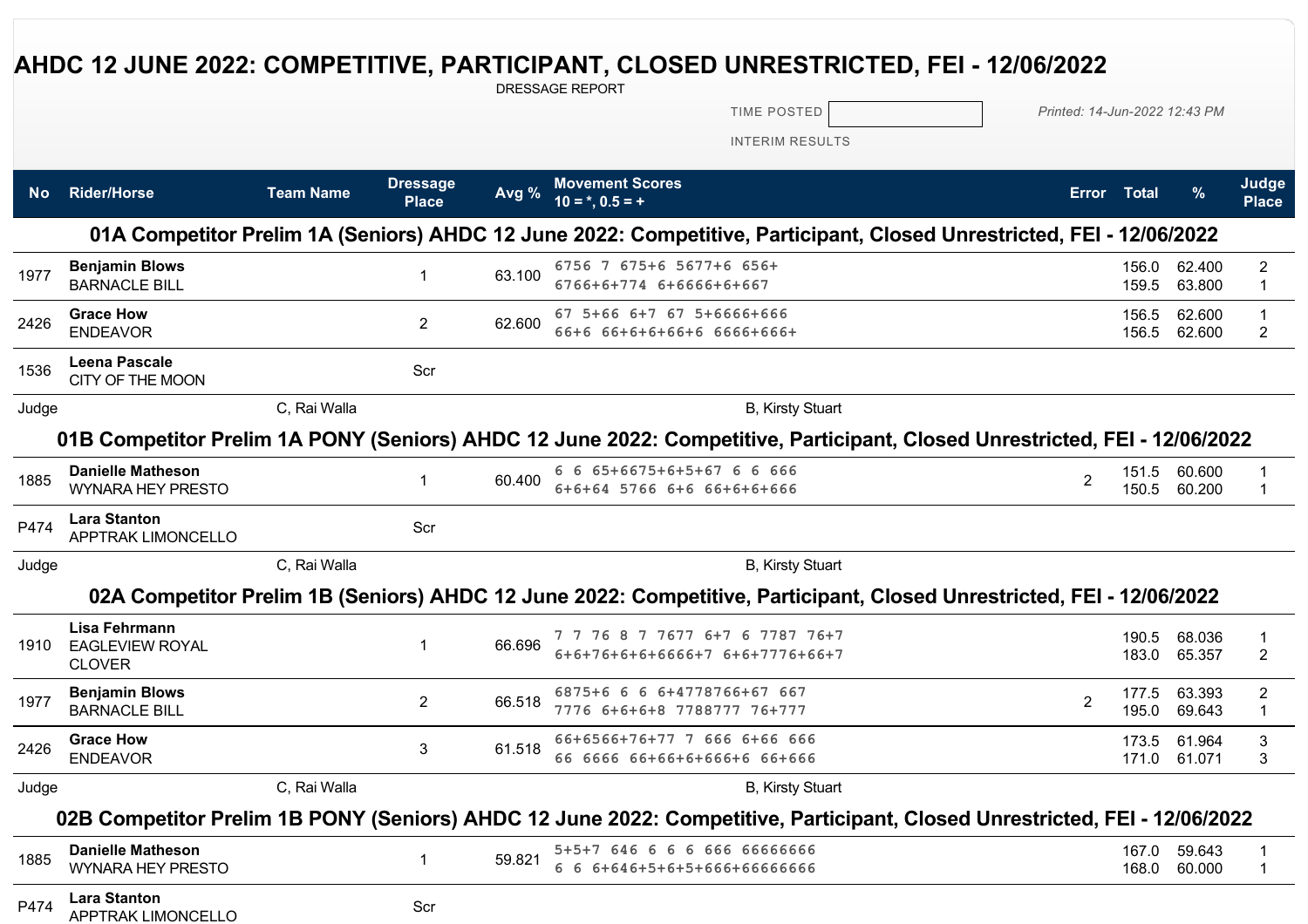| No.   | <b>Rider/Horse</b>                                        | <b>Team Name</b> | <b>Dressage</b><br><b>Place</b> | Avg %  | <b>Movement Scores</b><br>$10 = *, 0.5 = +$                                                                               | Error Total |                | %                | Judge<br><b>Place</b>         |
|-------|-----------------------------------------------------------|------------------|---------------------------------|--------|---------------------------------------------------------------------------------------------------------------------------|-------------|----------------|------------------|-------------------------------|
| Judge |                                                           | C, Rai Walla     |                                 |        | <b>B.</b> Kirsty Stuart                                                                                                   |             |                |                  |                               |
|       |                                                           |                  |                                 |        | 03A Competitor Novice 2A (Seniors) AHDC 12 June 2022: Competitive, Participant, Closed Unrestricted, FEI - 12/06/2022     |             |                |                  |                               |
| 2288  | <b>Christine Frizell</b><br><b>KENLOCK MOSHULU</b>        |                  |                                 | 65.625 | 77 7 8 8 6+6+6 6 776666 8 7 7 6+7 7<br>66+6+6+6+7 6+6+6+676646+6+6+6+6 6+6+                                               |             | 189.5<br>178.0 | 67.679<br>63.571 | $\overline{2}$                |
| 2346  | <b>Amelia Stacey</b><br><b>CARIBBEAN BHI</b>              |                  | $\overline{2}$                  | 64.107 | 776+56+766+6+6+7 46+66+6+6+76+66<br>677 68 668 6+7 7+46 77 8 5+87 77                                                      |             | 173.5<br>185.5 | 61.964<br>66.250 | $\overline{c}$<br>$\mathbf 1$ |
| 2098  | <b>Rosemary Castle</b><br>Roxleigh Belevedere             |                  | 3                               | 58.750 | 7 65+6 66 5+6565666566656<br>6+66 5+66+6 66666646666666                                                                   |             | 162.5<br>166.5 | 58.036<br>59.464 | 3<br>3                        |
| 2398  | <b>Lisa Finn</b><br><b>DANSON DER VON</b><br><b>VENUS</b> |                  | Scr                             |        |                                                                                                                           |             |                |                  |                               |
| Judge |                                                           | C, Rai Walla     |                                 |        | <b>B, Kirsty Stuart</b>                                                                                                   |             |                |                  |                               |
|       |                                                           |                  |                                 |        | 04A Competitor Novice 2B (Seniors) AHDC 12 June 2022: Competitive, Participant, Closed Unrestricted, FEI - 12/06/2022     |             |                |                  |                               |
| 2346  | <b>Amelia Stacey</b><br><b>CARIBBEAN BHI</b>              |                  |                                 | 68.603 | 646+6877 76+88 7 677776 67+6+7+76+7<br>747 6776+86+77+7+777777+77+6+7+77 7                                                |             | 230.5<br>236.0 | 67.794<br>69.412 | 2<br>$\mathbf 1$              |
| 2288  | <b>Christine Frizell</b><br><b>KENLOCK MOSHULU</b>        |                  | $\overline{2}$                  | 68.456 | 5+777 877+8676+6 6776+66 68 87777+<br>6 776+777 7776+6+7666 66+77+87777                                                   |             | 234.5<br>231.0 | 68.971<br>67.941 | $\overline{c}$                |
| 1910  | Lisa Fehrmann<br><b>EAGLEVIEW ROYAL</b><br><b>CLOVER</b>  |                  | 3                               | 65.809 | 7 66 7 5+7 87 767 66766+6 6 777+7 6+6+7<br>6+66+6+6 6+66+776+66777 6+6+766+6+6 6+7                                        |             | 227.0<br>220.5 | 66.765<br>64.853 | 3<br>3                        |
| 2161  | <b>Lynda Smith</b><br>SUNNYHURST ROCK N<br><b>ROLL</b>    |                  | 4                               | 62.279 | 66 65 7 6766+5+6 66 66+6+6+6 6 7 5+7 667<br>76+66+6+6675 6 6+66+66+6+6+6+6+5+6 6+666+                                     |             | 212.0<br>211.5 | 62.353<br>62.206 | 4                             |
| 2098  | <b>Rosemary Castle</b><br>Roxleigh Belevedere             |                  | 5                               | 59.412 | 6 5+65 665+67665+665+5+6667 5+665+6<br>6+6 65+665+66666 665+6 6666+6 666 6                                                |             | 201.0<br>203.0 | 59.118<br>59.706 | 5<br>5                        |
| 2398  | <b>Lisa Finn</b><br><b>DANSON DER VON</b><br><b>VENUS</b> |                  | Scr                             |        |                                                                                                                           |             |                |                  |                               |
| Judge |                                                           | C, Rai Walla     |                                 |        | <b>B.</b> Kirsty Stuart                                                                                                   |             |                |                  |                               |
|       |                                                           |                  |                                 |        | 05A Competitor Elementary 3A (Seniors) AHDC 12 June 2022: Competitive, Participant, Closed Unrestricted, FEI - 12/06/2022 |             |                |                  |                               |
| 2237  | <b>Adrienne Galloway</b><br><b>ADENTRO</b>                |                  |                                 | 62.083 | 6+5+66 6 6+6+6+66 4 6+6+6+6 67 6+45 6+6+66+66 6<br>7 5+65+6+6+7 7 66+5+5+6+7 6+66+7 46+6 6 77 66+6+                       |             | 220.0<br>227.0 | 61.111<br>63.056 |                               |
| 2161  | <b>Lynda Smith</b><br>SUNNYHURST ROCK N<br><b>ROLL</b>    |                  | $\overline{2}$                  | 59.444 | 66+6+6 645 5+6+6+5+5+6 66 5+45+666+65 65+66<br>77 7 6+756+5+7 6+6+6 5+66+6 45+677 76+76+67                                |             | 203.5<br>224.5 | 56.528<br>62.361 | 2<br>$\overline{c}$           |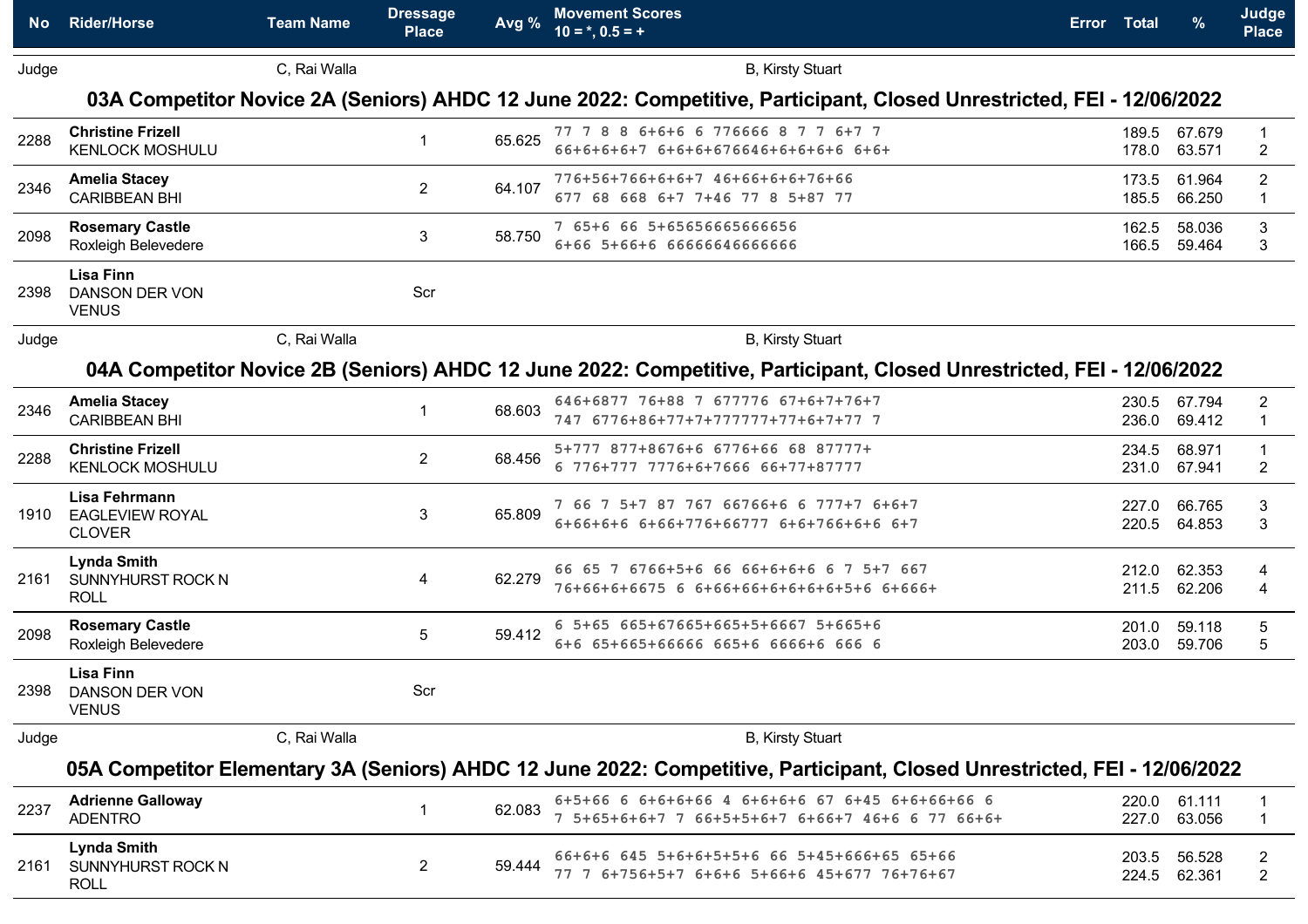| No.   | <b>Rider/Horse</b>                               | <b>Team Name</b> | <b>Dressage</b><br><b>Place</b> | Avg %  | <b>Movement Scores</b><br>$10 = *, 0.5 = +$                                                                               | <b>Error</b> | Total          | %                | Judge<br><b>Place</b> |
|-------|--------------------------------------------------|------------------|---------------------------------|--------|---------------------------------------------------------------------------------------------------------------------------|--------------|----------------|------------------|-----------------------|
| 2834  | <b>Tamsin Adcock</b><br><b>CARNIVAL CAT</b>      |                  | HC                              | 68.889 | 6+7 6+6+6+56+87+87+7+7777+6+6+77+7 76776 7<br>7 6+6+7 7 67 78 86+7 7877 7 6+77 7+77776+7                                  |              | 245.5<br>250.5 | 68.194<br>69.583 |                       |
| 2177  | <b>Joann Lloyd</b><br><b>SLM MASTERMIND</b>      |                  | Scr                             |        |                                                                                                                           |              |                |                  |                       |
| Judge |                                                  | C, Jody Cavuoto  |                                 |        | B, Helen Whittle                                                                                                          |              |                |                  |                       |
|       |                                                  |                  |                                 |        | 06A Competitor Elementary 3B (Seniors) AHDC 12 June 2022: Competitive, Participant, Closed Unrestricted, FEI - 12/06/2022 |              |                |                  |                       |
| 2237  | <b>Adrienne Galloway</b><br><b>ADENTRO</b>       |                  |                                 | 61.125 | 666+7 5 66 65+766 5+6 5+66665+5+6+6 55+556 6 5+6<br>766+6+5+66+66 876+7 6+6 67776+6 6 5+66 676+6+6 6                      |              | 234.5<br>254.5 | 58.625<br>63.625 |                       |
| 2834  | <b>Tamsin Adcock</b><br><b>CARNIVAL CAT</b>      |                  | HC                              | 67.063 | 6+6+6+76+6+6+76+6 866+75756+77+7 6+7+6+6+6576+6+7<br>6+7 6+76+7 7 76+5+876+74757 78 7+6+6+6+6+6877 6+7                    |              | 266.0<br>270.5 | 66.500<br>67.625 |                       |
| 2177  | Joann Lloyd<br><b>SLM MASTERMIND</b>             |                  | Scr                             |        |                                                                                                                           |              |                |                  |                       |
| Judge |                                                  | C, Jody Cavuoto  |                                 |        | <b>B.</b> Helen Whittle                                                                                                   |              |                |                  |                       |
| Judge |                                                  |                  | C, Janene Clark                 |        |                                                                                                                           |              |                |                  |                       |
|       |                                                  |                  |                                 |        | 09A Competitor Advanced 5A (Seniors) AHDC 12 June 2022: Competitive, Participant, Closed Unrestricted, FEI - 12/06/2022   |              |                |                  |                       |
| 1519  | <b>Susanne Nelson</b><br><b>Black Silhouette</b> |                  |                                 | 62.237 | 6 6+6766+6+5+76655 6 676 66+66+7 6 356+66 6+<br>6+6 6767 6+6+77755+6+666+76 67 6+6+687 66+7                               |              | 227.0<br>246.0 | 59.737<br>64.737 |                       |
| Judge |                                                  | C, Jody Cavuoto  |                                 |        | B, Helen Whittle                                                                                                          |              |                |                  |                       |
|       |                                                  |                  |                                 |        | 10A Competitor Advanced 5B (Seniors) AHDC 12 June 2022: Competitive, Participant, Closed Unrestricted, FEI - 12/06/2022   |              |                |                  |                       |
| 1449  | <b>Kendal Measroch</b><br>NEW WORLD WINSTON      |                  | 1                               | 62.703 | 5+6+6+666 6+6+65+6 5+6+66666+6 66+6+6 6+66+6+<br>6+6+7 666+6+7 66 6+6 6+66665+6+77 7 6+7 66+7                             |              | 227.0<br>237.0 | 61.351<br>64.054 |                       |
| Judge |                                                  | C, Jody Cavuoto  |                                 |        | <b>B.</b> Helen Whittle                                                                                                   |              |                |                  |                       |
|       |                                                  |                  |                                 |        | 12A Participant Prep A (Seniors) AHDC 12 June 2022: Competitive, Participant, Closed Unrestricted, FEI - 12/06/2022       |              |                |                  |                       |
| 163   | <b>Leena Blows</b><br>AMBA                       |                  | 1                               |        | 69.737 777876+786+7+6+66+876+7                                                                                            |              | 132.5          | 69.737           |                       |
| Judge |                                                  |                  | C, Janene Clark                 |        |                                                                                                                           |              |                |                  |                       |
|       |                                                  |                  |                                 |        | 12D Participant Prep A (Youth) AHDC 12 June 2022: Competitive, Participant, Closed Unrestricted, FEI - 12/06/2022         |              |                |                  |                       |
| 176   | <b>Ester Harrington</b><br>STONE COLD FOX        |                  | 1                               |        | 61.316 6667666+666+66+66666                                                                                               |              |                | 116.5 61.316     | -1                    |
| Judge |                                                  |                  | C, Janene Clark                 |        |                                                                                                                           |              |                |                  |                       |
|       |                                                  |                  |                                 |        | 13A Participant Prep C (Seniors) AHDC 12 June 2022: Competitive, Participant, Closed Unrestricted, FEI - 12/06/2022       |              |                |                  |                       |
| 163   | <b>Leena Blows</b><br>AMBA                       |                  | 1                               |        | 70.750 76+6+77+87+7787+7+76+8777                                                                                          | 2            |                | 141.5 70.750     | -1                    |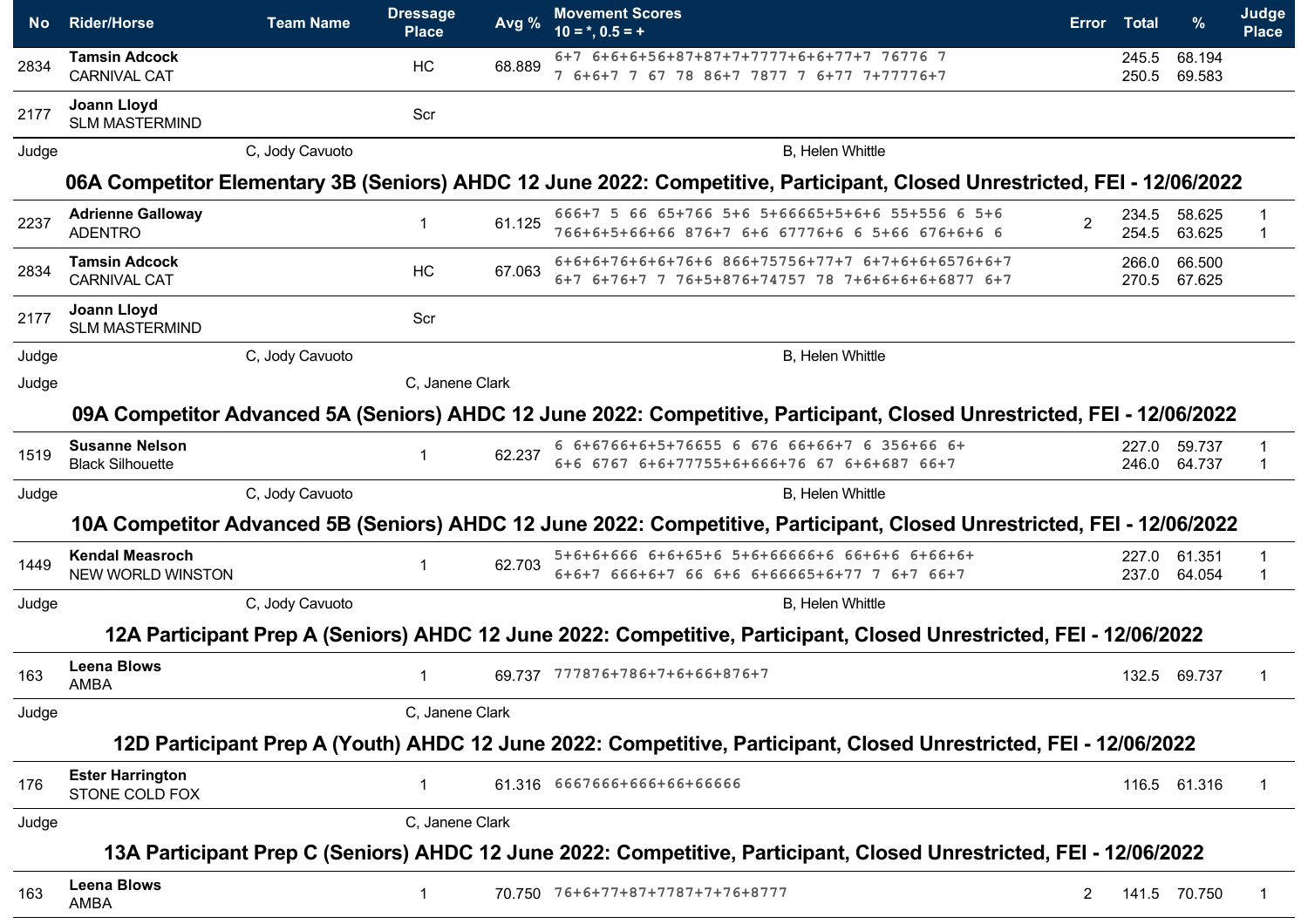| No.   | <b>Rider/Horse</b>                                                 | <b>Team Name</b> | <b>Dressage</b><br><b>Place</b> | Avg %    | <b>Movement Scores</b><br>$10 = *, 0.5 = +$                                                                                 |   | Error Total | $\%$         | Judge<br><b>Place</b> |
|-------|--------------------------------------------------------------------|------------------|---------------------------------|----------|-----------------------------------------------------------------------------------------------------------------------------|---|-------------|--------------|-----------------------|
| Judge |                                                                    |                  | C, Janene Clark                 |          |                                                                                                                             |   |             |              |                       |
|       |                                                                    |                  |                                 |          | 13B Participant Prep C PONY (Seniors) AHDC 12 June 2022: Competitive, Participant, Closed Unrestricted, FEI - 12/06/2022    |   |             |              |                       |
| 162   | <b>Heather Demaine</b><br>AMADORA FJ                               |                  |                                 | 64.000 - | 6666+6+6+6+6+5+76+6+6+6+7667                                                                                                |   | 128.0       | 64.000       |                       |
| Judge |                                                                    |                  | C. Janene Clark                 |          |                                                                                                                             |   |             |              |                       |
|       |                                                                    |                  |                                 |          | 14A Participant Prelim 1A (Seniors) AHDC 12 June 2022: Competitive, Participant, Closed Unrestricted, FEI - 12/06/2022      |   |             |              |                       |
| 6714  | <b>Eloise White</b><br>Onpar                                       |                  |                                 |          | 66.200 6+76+76+6+66+7776+76+6+6+6+                                                                                          |   | 165.5       | 66.200       |                       |
| 2472  | <b>Kim Jones</b><br><b>K BALZAC</b>                                |                  | $\mathbf{2}$                    |          | 62.600 666666766+66+6+6+6+666+                                                                                              |   | 156.5       | 62.600       | $\overline{2}$        |
| 172   | <b>Michelle Westley</b><br><b>MAJESTIC PICASSO</b>                 |                  | 3                               |          | 57.600 6+665566666565+6666                                                                                                  | 2 | 144.0       | 57.600       | 3                     |
| 165   | Jeanine Miller<br><b>HUSSARAMA</b>                                 |                  | <b>Retired Retired</b>          |          |                                                                                                                             |   |             |              |                       |
| 2056  | <b>Michelle Westley</b><br><b>NAMARYE PARK</b><br><b>SEBASTIAN</b> |                  | Scr                             |          |                                                                                                                             |   |             |              |                       |
| Judge |                                                                    |                  | C, Janene Clark                 |          |                                                                                                                             |   |             |              |                       |
|       |                                                                    |                  |                                 |          | 14B Participant Prelim 1A PONY (Seniors) AHDC 12 June 2022: Competitive, Participant, Closed Unrestricted, FEI - 12/06/2022 |   |             |              |                       |
| 23    | <b>Gemma Salvestro</b><br><b>ASHAM MINT</b>                        |                  |                                 |          | 66.600  66+6+6+77+6+6+76+6+6+6+76+67                                                                                        |   | 166.5       | 66.600       |                       |
| 79    | <b>Gemma Salvestro</b><br>PRIMROSE PARK TOP O<br>THE MORN          |                  | $\mathbf{2}$                    |          | 65.800 6+766+76+6+6+6+6+776+6+6+66+                                                                                         |   |             | 164.5 65.800 | 2                     |
| 170   | <b>Michele Duthy</b><br><b>KENDA PARK</b><br><b>EDWARDIAN</b>      |                  | 3                               |          | $63.400$ $66676+6+7+6+6+46+6+6+6+6+66$                                                                                      |   | 158.5       | 63.400       | 3                     |
| 49    | <b>Fiona Duffie</b><br><b>GOOD TIME CHARLIE</b>                    |                  | 4                               |          | 59.200 6+65555+66766666+666                                                                                                 |   |             | 148.0 59.200 | 4                     |
| Judge |                                                                    |                  | C, Janene Clark                 |          |                                                                                                                             |   |             |              |                       |
|       |                                                                    |                  |                                 |          | 14D Participant Prelim 1A (Youth) AHDC 12 June 2022: Competitive, Participant, Closed Unrestricted, FEI - 12/06/2022        |   |             |              |                       |
| 31    | <b>Amelie Morelli</b><br>Carpatair                                 |                  |                                 |          | 70.600 87+76+6+6+7+777777+7+777                                                                                             |   |             | 176.5 70.600 | $\mathbf{1}$          |
| 43    | <b>Elisha Jones</b><br><b>DUDE</b>                                 |                  | $\mathbf{2}$                    |          | 55.800 6+555+6665+55+5+5+6655+5+                                                                                            |   | 139.5       | 55.800       | $\overline{2}$        |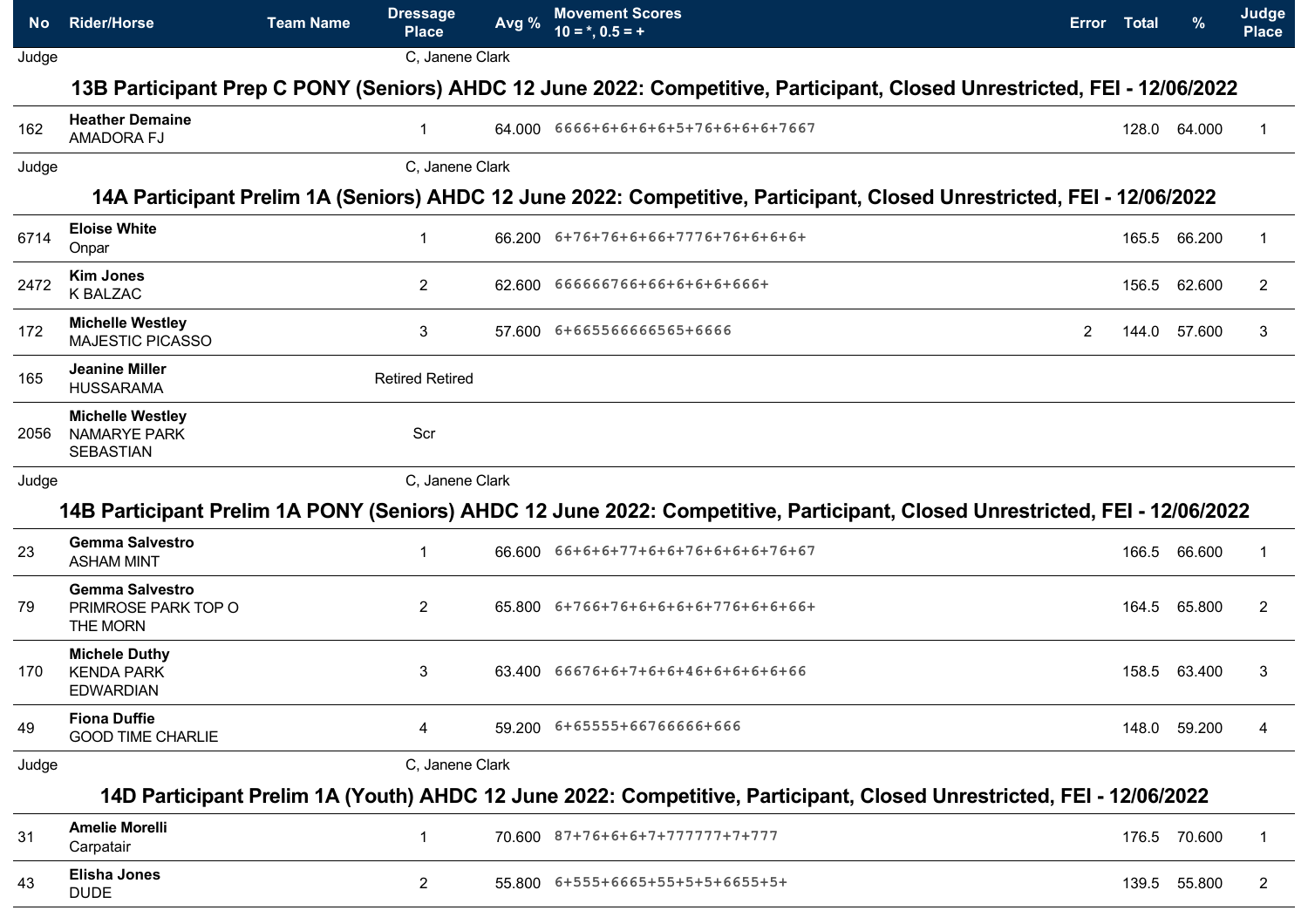| <b>No</b> | <b>Rider/Horse</b>                        | <b>Team Name</b> | Dressage<br><b>Place</b> | Avg %  | <b>Movement Scores</b><br>$10 =$ *, $0.5 = +$ | <b>Error</b> | Total | $\%$   | Judge<br>Place |
|-----------|-------------------------------------------|------------------|--------------------------|--------|-----------------------------------------------|--------------|-------|--------|----------------|
| 176       | <b>Ester Harrington</b><br>STONE COLD FOX |                  |                          | 50.000 | 45+5555+5+5+55+4546545                        |              | 125.0 | 50.000 |                |

Judge C, Janene Clark

## **15A Participant Prelim 1B (Seniors) AHDC 12 June 2022: Competitive, Participant, Closed Unrestricted, FEI - 12/06/2022**

| 6714           | <b>Eloise White</b><br><b>ONPAR</b>                                | $\mathbf{1}$    | 62.500 666+6+65+6+675+76+6+6+666666                                                                                  |       | 175.0 62.500 | $\mathbf 1$    |
|----------------|--------------------------------------------------------------------|-----------------|----------------------------------------------------------------------------------------------------------------------|-------|--------------|----------------|
| 52             | <b>Louise Allen</b><br><b>HIDDEN WARRIOR</b>                       | $\overline{2}$  | 61.071 666655+76+6+6+76+5+66+5+6666                                                                                  | 171.0 | 61.071       | $\overline{2}$ |
| 2472           | <b>Kim Jones</b><br><b>K BALZAC</b>                                | 3               | 61.071  566+66676+75+6+665+5+6+65+66                                                                                 |       | 171.0 61.071 | 3              |
| 172            | <b>Michelle Westley</b><br><b>MAJESTIC PICASSO</b>                 | 4               | 47.857 4+554+54+4+44+5655554+554+5                                                                                   | 134.0 | 47.857       | 4              |
| 165            | <b>Jeanine Miller</b><br><b>HUSSARAMA</b>                          | Scr             |                                                                                                                      |       |              |                |
| 2056           | <b>Michelle Westley</b><br><b>NAMARYE PARK</b><br><b>SEBASTIAN</b> | Scr             |                                                                                                                      |       |              |                |
| 1416           | <b>Wendy Schaeffer-</b><br>macdonald<br>MAYFIELD BE BRAZEN         | Scr             |                                                                                                                      |       |              |                |
| 166            | <b>Cheryl Burke</b><br><b>HYPEREX</b>                              | Scr             |                                                                                                                      |       |              |                |
| 130            | <b>Kirsty Marston</b><br><b>ALLANDRO</b>                           | Scr             |                                                                                                                      |       |              |                |
| $\overline{c}$ | <b>Tiona Ryan</b><br>CASCADE                                       | Scr             |                                                                                                                      |       |              |                |
| Judge          |                                                                    | C, Jody Cavuoto |                                                                                                                      |       |              |                |
|                |                                                                    |                 | 15D Participant Prelim 1B (Youth) AHDC 12 June 2022: Competitive, Participant, Closed Unrestricted, FEI - 12/06/2022 |       |              |                |
| 31             | <b>Amelie Morelli</b><br><b>CARPATAIR</b>                          | $\mathbf{1}$    | 70.179 7+77+7+7786+777+76+6+6+6+7777                                                                                 |       | 196.5 70.179 | $\mathbf 1$    |
| 168            | <b>Hannah Macmillan</b><br><b>JINGELLA WARPAINT</b>                | $\overline{2}$  | 57.857 6665+6+6+75+566+6+55+656656                                                                                   | 162.0 | 57.857       | $\overline{2}$ |
| 43             | <b>Elisha Jones</b><br><b>DUDE</b>                                 | 3               | 56.250  65+55+55+666+64+5+5+5+6565+5+6                                                                               |       | 157.5 56.250 | 3              |
| 173            | <b>Sinclair Conroy</b><br><b>PHOENIX</b>                           | Scr             |                                                                                                                      |       |              |                |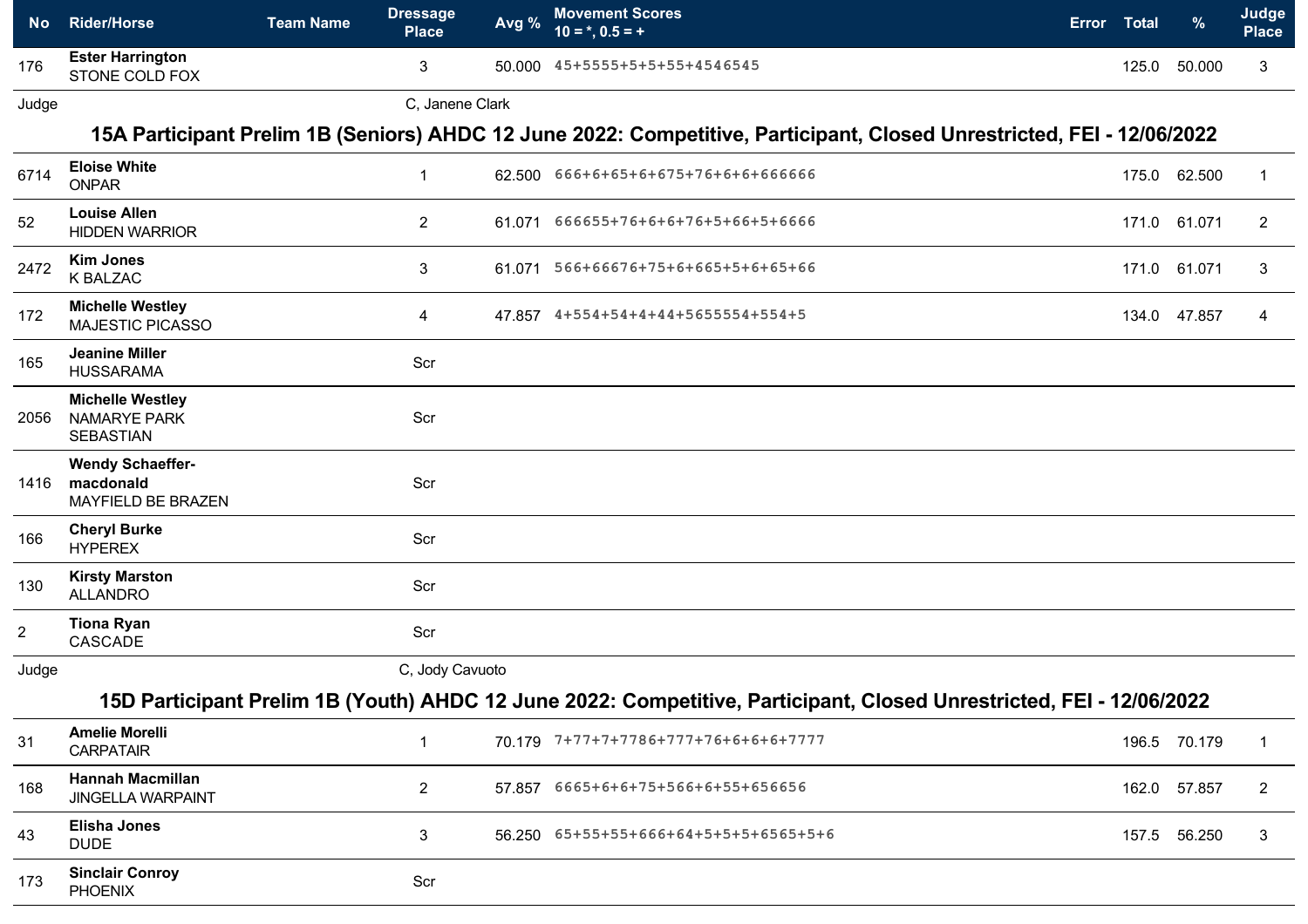| No l  | <b>Rider/Horse</b>                                               | <b>Team Name</b> | <b>Dressage</b><br><b>Place</b> | Avg %  | <b>Movement Scores</b><br>$10 = *, 0.5 = +$                                                                                 | Error Total    |                        | Judge<br><b>Place</b> |
|-------|------------------------------------------------------------------|------------------|---------------------------------|--------|-----------------------------------------------------------------------------------------------------------------------------|----------------|------------------------|-----------------------|
| Judge |                                                                  |                  | C, Jody Cavuoto                 |        |                                                                                                                             |                |                        |                       |
|       |                                                                  |                  |                                 |        | 16A Participant Novice 2A (Seniors) AHDC 12 June 2022: Competitive, Participant, Closed Unrestricted, FEI - 12/06/2022      |                |                        |                       |
| 52    | <b>Louise Allen</b><br><b>HIDDEN WARRIOR</b>                     |                  |                                 | 62.857 | 766+7 666+66 6 6+66 5+6 676 66 6+<br>666+6+666+66+6+7 66+6+6+676+66+6+                                                      | 174.5          | 62.321<br>177.5 63.393 |                       |
| Judge |                                                                  | C, Rai Walla     |                                 |        | B, Kirsty Stuart                                                                                                            |                |                        |                       |
|       |                                                                  |                  |                                 |        | 16B Participant Novice 2A PONY (Seniors) AHDC 12 June 2022: Competitive, Participant, Closed Unrestricted, FEI - 12/06/2022 |                |                        |                       |
| 79    | <b>Gemma Salvestro</b><br>PRIMROSE PARK TOP O<br><b>THE MORN</b> |                  | $\mathbf 1$                     | 62.857 | 6776 65+6+7 6 6 766 6 566666+7<br>7765+65+6 6+6+6+776+6+667766 6+                                                           | 175.0<br>177.0 | 62.500<br>63.214       | $\mathbf 1$           |
| 19    | Jo Cullen<br>Strathrose The Con Man                              |                  | $\mathbf{2}$                    | 61.607 | 6+6 76 6 7 86+5+666666+7 66666+<br>6 5+65+5+6+66 6 666666 5+66666                                                           | 178.5<br>166.5 | 63.750<br>59.464       | 2                     |
| 170   | <b>Michele Duthy</b><br><b>KENDA PARK</b><br><b>EDWARDIAN</b>    |                  | 3                               | 58.750 | 665+76 6+66 5+66+46 666 6+6666<br>666 65+6 65+6 66+45+665+6 6666                                                            | 167.0<br>162.0 | 59.643<br>57.857       | 3<br>4                |
| 23    | <b>Gemma Salvestro</b><br><b>ASHAM MINT</b>                      |                  | 3                               | 58.750 | 6555+65+765+666 6 6 66 66666<br>6665 66 666 665+5+5+65+66666                                                                | 165.5<br>163.5 | 59.107<br>58.393       | 4<br>3                |
| Judge |                                                                  | C, Rai Walla     |                                 |        | <b>B, Kirsty Stuart</b>                                                                                                     |                |                        |                       |
|       |                                                                  |                  |                                 |        | 16D Participant Novice 2A (Youth) AHDC 12 June 2022: Competitive, Participant, Closed Unrestricted, FEI - 12/06/2022        |                |                        |                       |
| 168   | <b>Hannah Macmillan</b><br><b>JINGELLA WARPAINT</b>              |                  |                                 | 60.000 | 666766 5+65+666666 76+6666+<br>666665+5+65+666665+66 6666                                                                   | 171.0<br>165.0 | 61.071<br>58.929       |                       |
| 173   | <b>Sinclair Conroy</b><br><b>PHOENIX</b>                         |                  | Scr                             |        |                                                                                                                             |                |                        |                       |
| Judge |                                                                  | C, Rai Walla     |                                 |        | B, Kirsty Stuart                                                                                                            |                |                        |                       |
|       |                                                                  |                  |                                 |        | 17A Participant Novice 2B (Seniors) AHDC 12 June 2022: Competitive, Participant, Closed Unrestricted, FEI - 12/06/2022      |                |                        |                       |
| 102   | <b>Jessica Playford</b><br>Supernova                             |                  |                                 | 63.015 | 5+6+6+65+76 676665+666 6 6 6 6+766 66+<br>6 6 6 66+65+676776+676+6+6+6+7 776+67                                             | 209.5          | 61.618<br>219.0 64.412 |                       |
| 107   | <b>Jessica Playford</b><br><b>Valiant Promise</b>                |                  | $\overline{2}$                  | 60.956 | 765+76+66 6766 64 666666 676666<br>666 66 65+6766+65+666665+676666+                                                         | 208.0<br>206.5 | 61.176<br>60.735       | 2<br>$\overline{2}$   |
| 166   | <b>Cheryl Burke</b><br><b>HYPEREX</b>                            |                  | Scr                             |        |                                                                                                                             |                |                        |                       |
| Judge |                                                                  | C, Rai Walla     |                                 |        | B, Kirsty Stuart                                                                                                            |                |                        |                       |
|       |                                                                  |                  |                                 |        | 17B Participant Novice 2B PONY (Seniors) AHDC 12 June 2022: Competitive, Participant, Closed Unrestricted, FEI - 12/06/2022 |                |                        |                       |
| 19    | Jo Cullen<br>Strathrose The Con Man                              |                  |                                 | 61.397 | 6 66 666+6 6+5+665+66665+66+6 6666 6<br>6+66+766+6+6 6+665+67665+66 7+7666+6+                                               | 203.0<br>214.5 | 59.706<br>63.088       |                       |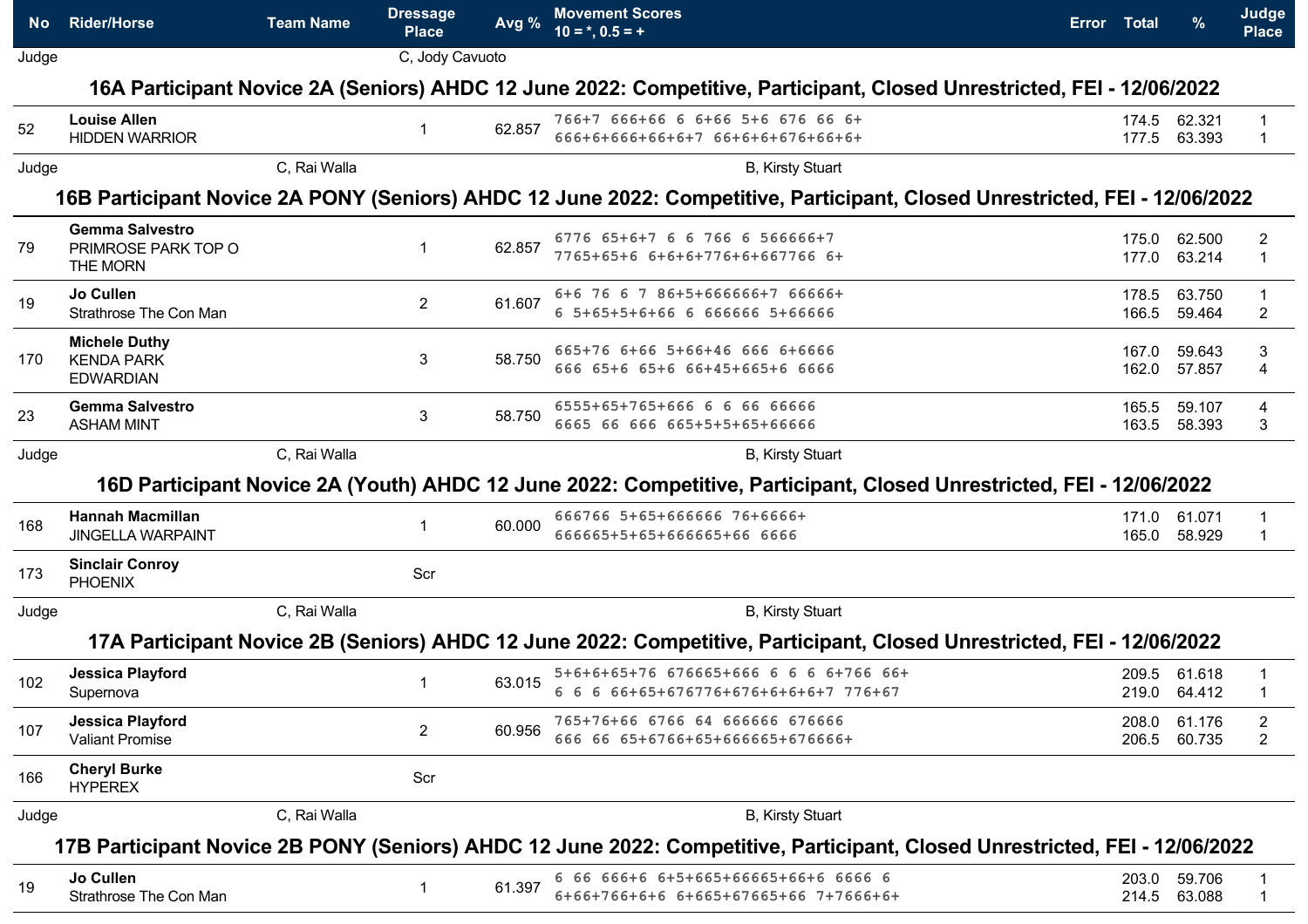| No.   | <b>Rider/Horse</b>                                              | <b>Team Name</b> | <b>Dressage</b><br><b>Place</b> | Avg %         | <b>Movement Scores</b><br>$10 = *, 0.5 = +$                                                                               | Error Total | $\%$         | <b>Judge</b><br><b>Place</b> |
|-------|-----------------------------------------------------------------|------------------|---------------------------------|---------------|---------------------------------------------------------------------------------------------------------------------------|-------------|--------------|------------------------------|
| Judge |                                                                 | H, Kirsty Stuart |                                 |               | C, Rai Walla                                                                                                              |             |              |                              |
|       |                                                                 |                  |                                 |               | 19A Unrestricted Prep A (Seniors) AHDC 12 June 2022: Competitive, Participant, Closed Unrestricted, FEI - 12/06/2022      |             |              |                              |
| 93    | <b>Christina Johnston</b><br><b>DALPURA PENWYNN</b>             |                  |                                 |               | 62.895 6+6+66+6+76+76+6+6+6+46+6+66                                                                                       |             | 119.5 62.895 | -1                           |
| 129   | <b>Samantha Taylor</b><br><b>KONDO MELTING</b><br><b>HEARTS</b> |                  | $\overline{2}$                  |               | 62.895 666+6+76+76+666+66+6+666                                                                                           | 119.5       | 62.895       | 2                            |
| 150   | <b>Krystal Perrett</b><br>ZAMARR VAN GORSUCH                    |                  | 3                               |               | 61.842 6+6666+66+6+6+6+6666+666                                                                                           | 117.5       | 61.842       | 3                            |
| 85    | <b>Jessica Martin</b><br>ROC ON REMINGTON                       |                  | 4                               | 59.211        | 6+665+666655+5+6+6+65+66                                                                                                  | 112.5       | 59.211       | 4                            |
| 2245  | Kirilee Jordon<br><b>CHARMING BHI</b>                           |                  | Scr                             |               |                                                                                                                           |             |              |                              |
| Judge |                                                                 |                  |                                 | C, Kaye Platt |                                                                                                                           |             |              |                              |
|       |                                                                 |                  |                                 |               | 19D Unrestricted Prep A (Youth) AHDC 12 June 2022: Competitive, Participant, Closed Unrestricted, FEI - 12/06/2022        |             |              |                              |
| 178   | <b>Zoey Gaston</b><br><b>WENDLLYN RIGHT ROYAL</b>               |                  |                                 |               | 65.526 66+777776676777666+                                                                                                |             | 124.5 65.526 | -1                           |
| Judge |                                                                 |                  |                                 | C, Kaye Platt |                                                                                                                           |             |              |                              |
|       |                                                                 |                  |                                 |               | 20A Unrestricted Prep C (Seniors) AHDC 12 June 2022: Competitive, Participant, Closed Unrestricted, FEI - 12/06/2022      |             |              |                              |
| 177   | Danni Hampton<br>WEDGWOOD<br><b>CORRUPTION</b>                  |                  |                                 |               | $67.000$ $6+776776+7+766+6+6+6+76+6+7$                                                                                    | 134.0       | 67.000       | 1                            |
| 460   | <b>Grace Sampson</b><br><b>CHICKEN LITTLE</b>                   |                  | $\mathbf{2}$                    |               | 62.750 6+66+6+6+6+666+6+65677666+                                                                                         | 125.5       | 62.750       | 2                            |
| 93    | <b>Christina Johnston</b><br><b>DALPURA PENWYNN</b>             |                  | 3                               | 62.750        | 766+65+6+66+7666+6+66+666+                                                                                                |             | 125.5 62.750 | 3                            |
| 129   | <b>Samantha Taylor</b><br><b>KONDO MELTING</b><br><b>HEARTS</b> |                  | 4                               |               | 62.000 6+766+6+66+5+7765+5+66+666                                                                                         |             | 124.0 62.000 | 4                            |
| 85    | <b>Jessica Martin</b><br><b>ROC ON REMINGTON</b>                |                  | 5                               |               | 60.250 6+665+6665+6+765+5+6+6+5+66                                                                                        |             | 120.5 60.250 | 5                            |
| Judge |                                                                 |                  |                                 | C, Kaye Platt |                                                                                                                           |             |              |                              |
|       |                                                                 |                  |                                 |               | 20B Unrestricted Prep C PONY (Seniors) AHDC 12 June 2022: Competitive, Participant, Closed Unrestricted, FEI - 12/06/2022 |             |              |                              |
| 154   | <b>Charlie Germein</b><br><b>GE HOUSTON</b>                     |                  |                                 |               | 71.000 777+777777+86+76+77777+                                                                                            |             | 142.0 71.000 |                              |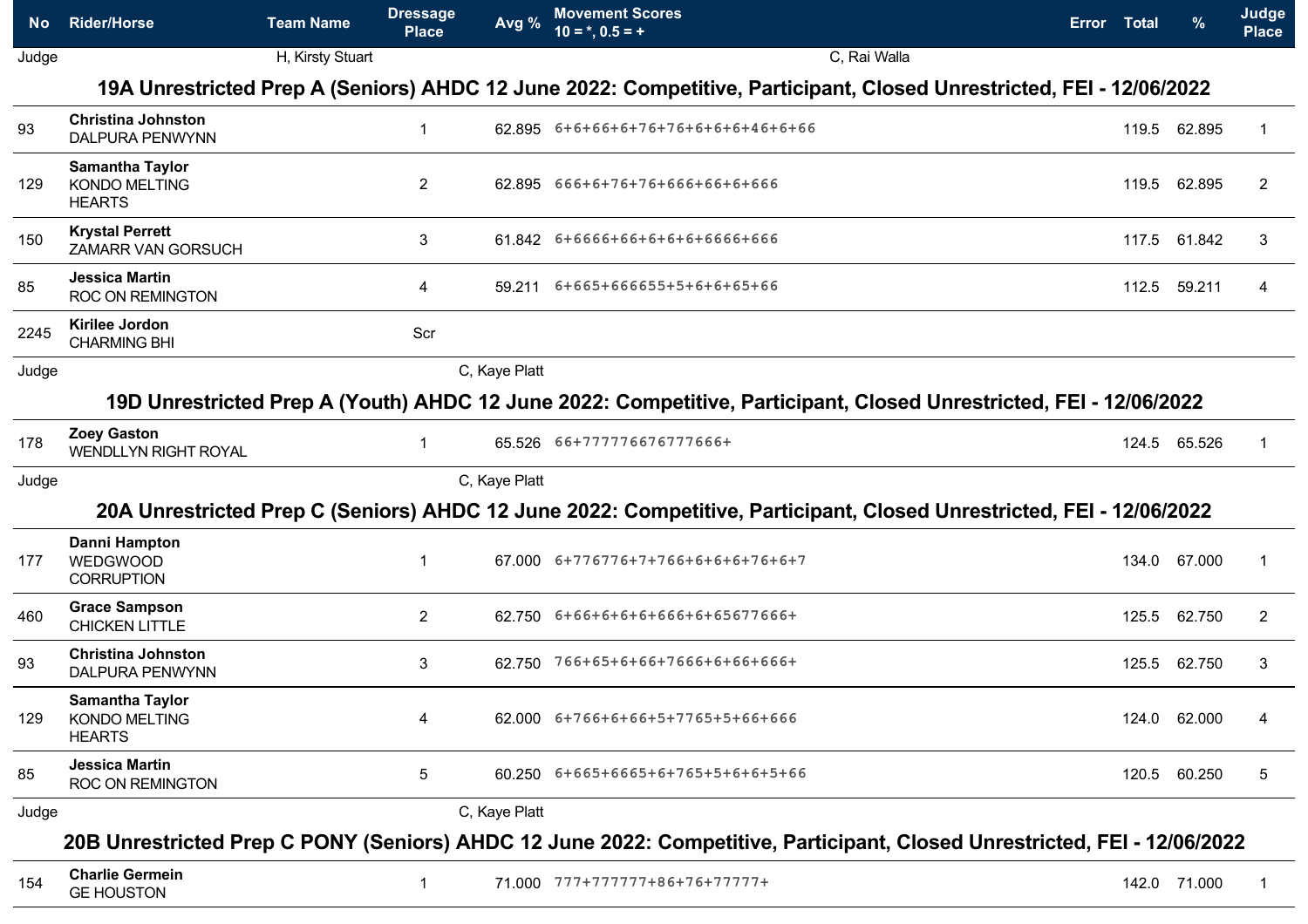| No.   | <b>Rider/Horse</b>                                               | <b>Team Name</b> | <b>Dressage</b><br><b>Place</b> | Avg %         | <b>Movement Scores</b><br>$10 = *, 0.5 = +$                                                                                  | Error Total | $\%$         | Judge<br><b>Place</b> |
|-------|------------------------------------------------------------------|------------------|---------------------------------|---------------|------------------------------------------------------------------------------------------------------------------------------|-------------|--------------|-----------------------|
| Judge |                                                                  |                  |                                 | C, Kaye Platt |                                                                                                                              |             |              |                       |
|       |                                                                  |                  |                                 |               | 21A Unrestricted Prelim 1A (Seniors) AHDC 12 June 2022: Competitive, Participant, Closed Unrestricted, FEI - 12/06/2022      |             |              |                       |
| 151   | <b>Julie Kershaw</b><br><b>BULAWAYOR</b>                         |                  | 1                               |               | 74.200 87+7+7+77+77+7+7+7+7+77+7+7+7+7+                                                                                      |             | 185.5 74.200 |                       |
| 119   | <b>Anita Moss</b><br><b>BRECHINRIDGE</b><br><b>FREEDOM</b>       |                  | $\mathbf{2}$                    |               | 74.000 87+77+6+7+77+7+7+7+7+87+7+7+7+                                                                                        | 185.0       | 74.000       | 2                     |
| 2106  | <b>Isabeau Vince</b><br><b>FICTION</b>                           |                  | 3                               |               | 69.800 6+6+7+76+77+76+7776+7+7+77+                                                                                           | 174.5       | 69.800       | 3                     |
| 171   | <b>Krystal Perrett</b><br><b>LORD OF THUNDER</b>                 |                  | 4                               |               | 44.800 622455565+43555535+                                                                                                   | 112.0       | 44.800       | 4                     |
| 4     | <b>Stacey Block</b><br><b>WOWPAL</b>                             |                  | Scr                             |               |                                                                                                                              |             |              |                       |
| 278   | <b>Tijana Wakefield</b><br><b>LOCKLEYS PARK</b><br><b>OAKADA</b> |                  | Scr                             |               |                                                                                                                              |             |              |                       |
| Judge |                                                                  |                  | C, Pat Hutchens                 |               |                                                                                                                              |             |              |                       |
|       |                                                                  |                  |                                 |               | 21B Unrestricted Prelim 1A PONY (Seniors) AHDC 12 June 2022: Competitive, Participant, Closed Unrestricted, FEI - 12/06/2022 |             |              |                       |
| 91    | <b>Sarah Jellicoe</b><br>Silver Lining SJ                        |                  | $\mathbf 1$                     |               | 58.000 4+6+555666+66666+6+656                                                                                                |             | 145.0 58.000 |                       |
| 167   | <b>Sandy Jolly</b><br><b>JACK</b>                                |                  | Scr                             |               |                                                                                                                              |             |              |                       |
| Judge |                                                                  |                  | C, Pat Hutchens                 |               |                                                                                                                              |             |              |                       |
| Judge |                                                                  |                  | C, Pat Hutchens                 |               |                                                                                                                              |             |              |                       |
|       |                                                                  |                  |                                 |               | 21D Unrestricted Prelim 1A (Youth) AHDC 12 June 2022: Competitive, Participant, Closed Unrestricted, FEI - 12/06/2022        |             |              |                       |
| 15    | <b>Zoey Gaston</b><br>RIVINGTON SILENT POET                      |                  |                                 |               | 69.000 6+777776+77+776+6+76+77                                                                                               |             | 172.5 69.000 |                       |
| 178   | <b>Zoey Gaston</b><br><b>WENDLLYN RIGHT ROYAL</b>                |                  | $\overline{2}$                  |               | 64.200 6+6+6+6+66+6+6+6+666+76+66+6+                                                                                         |             | 160.5 64.200 | 2                     |
| 175   | <b>Airlie Wheadon</b><br><b>RAZZAMATAZ</b>                       |                  | Scr                             |               |                                                                                                                              |             |              |                       |
| Judge |                                                                  |                  | C, Pat Hutchens                 |               |                                                                                                                              |             |              |                       |
|       |                                                                  |                  |                                 |               | 22A Unrestricted Prelim 1B (Seniors) AHDC 12 June 2022: Competitive, Participant, Closed Unrestricted, FEI - 12/06/2022      |             |              |                       |
| 2106  | <b>Isabeau Vince</b><br><b>FICTION</b>                           |                  | 1                               |               | 68.036 677776+77766+6+76+77776+7                                                                                             |             | 190.5 68.036 |                       |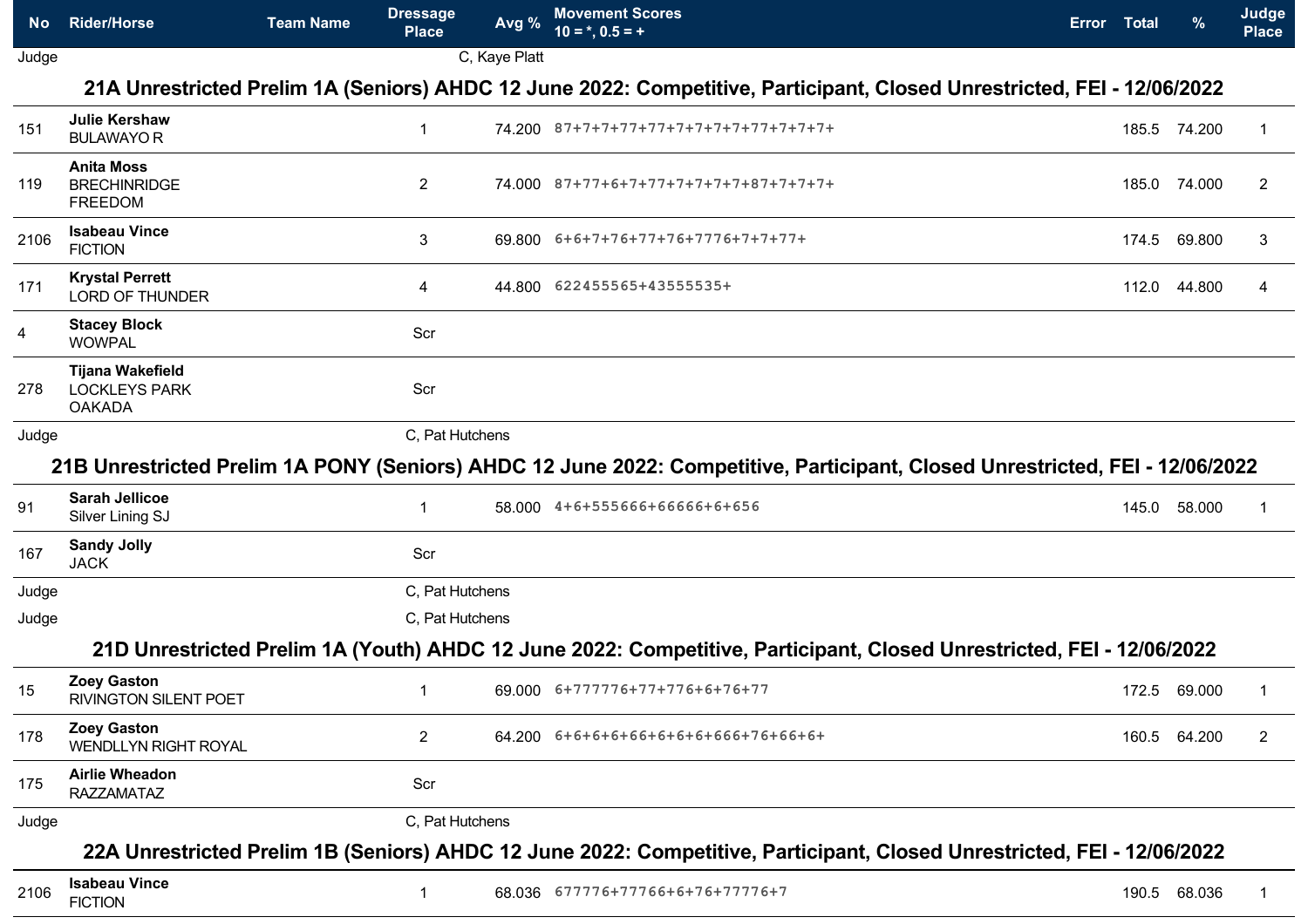| No.            | <b>Rider/Horse</b>                                        | <b>Team Name</b> | <b>Dressage</b><br><b>Place</b> | Avg %         | <b>Movement Scores</b><br>$10 = *, 0.5 = +$                                                                                  |                       | Error Total | $\frac{9}{6}$ | Judge<br><b>Place</b> |
|----------------|-----------------------------------------------------------|------------------|---------------------------------|---------------|------------------------------------------------------------------------------------------------------------------------------|-----------------------|-------------|---------------|-----------------------|
| 119            | <b>Anita Moss</b><br><b>BRECHINRIDGE</b><br>FREEDOM       |                  | $\overline{2}$                  |               | 67.679 77+766+6+6+76+76+76+76+876+6+7                                                                                        |                       | 189.5       | 67.679        | $\overline{c}$        |
| 151            | <b>Julie Kershaw</b><br><b>BULAWAYO R</b>                 |                  | 3                               |               | 66.429 667776+5+76+6+776+77776+6+7                                                                                           | $\overline{2}$        | 186.0       | 66.429        | 3                     |
| 171            | <b>Krystal Perrett</b><br><b>LORD OF THUNDER</b>          |                  | 4                               | 64.821        | 67776+6+6+6+6+6+66+6+76+5+76+6+6+                                                                                            | $\mathbf{2}^{\prime}$ | 181.5       | 64.821        | 4                     |
| $\overline{4}$ | <b>Stacey Block</b><br><b>WOWPAL</b>                      |                  | Scr                             |               |                                                                                                                              |                       |             |               |                       |
| 278            | Tijana Wakefield<br><b>LOCKLEYS PARK</b><br><b>OAKADA</b> |                  | Scr                             |               |                                                                                                                              |                       |             |               |                       |
| Judge          |                                                           |                  |                                 | C, Kaye Platt |                                                                                                                              |                       |             |               |                       |
|                |                                                           |                  |                                 |               | 22B Unrestricted Prelim 1B PONY (Seniors) AHDC 12 June 2022: Competitive, Participant, Closed Unrestricted, FEI - 12/06/2022 |                       |             |               |                       |
| 91             | <b>Sarah Jellicoe</b><br>Silver Lining SJ                 |                  | $\overline{1}$                  |               | 58.036 65+65+65+46+5+6665+6666+65+6                                                                                          |                       | 162.5       | 58.036        |                       |
| 167            | <b>Sandy Jolly</b><br><b>JACK</b>                         |                  |                                 |               |                                                                                                                              |                       |             |               |                       |
| Judge          |                                                           |                  |                                 | C, Kaye Platt |                                                                                                                              |                       |             |               |                       |
| Judge          |                                                           |                  |                                 |               | 22D Unrestricted Prelim 1B (Youth) AHDC 12 June 2022: Competitive, Participant, Closed Unrestricted, FEI - 12/06/2022        |                       |             |               |                       |
| 15             | <b>Zoey Gaston</b><br><b>RIVINGTON SILENT POET</b>        |                  | -1                              |               | 64.821 6+6+6+6+6+6+6666+6+76+6+6+6+766+7                                                                                     |                       | 181.5       | 64.821        | -1                    |
| 42             | <b>Grace Burrell</b><br><b>DUALSTONE VAQUERO</b>          |                  | $\overline{2}$                  |               | 63.393 76+76+6646+5+6+6+6+6+6+76+6+6+66+                                                                                     |                       | 177.5       | 63.393        | 2                     |
| 175            | <b>Airlie Wheadon</b><br><b>RAZZAMATAZ</b>                |                  | Scr                             |               |                                                                                                                              |                       |             |               |                       |
| Judge          |                                                           |                  |                                 | C, Kaye Platt |                                                                                                                              |                       |             |               |                       |
|                |                                                           |                  |                                 |               | 23A Unrestricted Novice 2A (Seniors) AHDC 12 June 2022: Competitive, Participant, Closed Unrestricted, FEI - 12/06/2022      |                       |             |               |                       |
| 79             | <b>Cathy Knight</b><br>SPEIRWOOD ZULU                     |                  | $\mathbf{1}$                    |               | 59.464  55+5+5+5+6+6+65+65+666+6+66+6+65+6                                                                                   |                       |             | 166.5 59.464  | 1                     |
| 124            | <b>Elycia Noel</b><br><b>OLIVANTAY</b>                    |                  | Scr                             |               |                                                                                                                              |                       |             |               |                       |
| Judge          |                                                           |                  | C, Pat Hutchens                 |               |                                                                                                                              |                       |             |               |                       |
|                |                                                           |                  |                                 |               | 23D Unrestricted Novice 2A (Youth) AHDC 12 June 2022: Competitive, Participant, Closed Unrestricted, FEI - 12/06/2022        |                       |             |               |                       |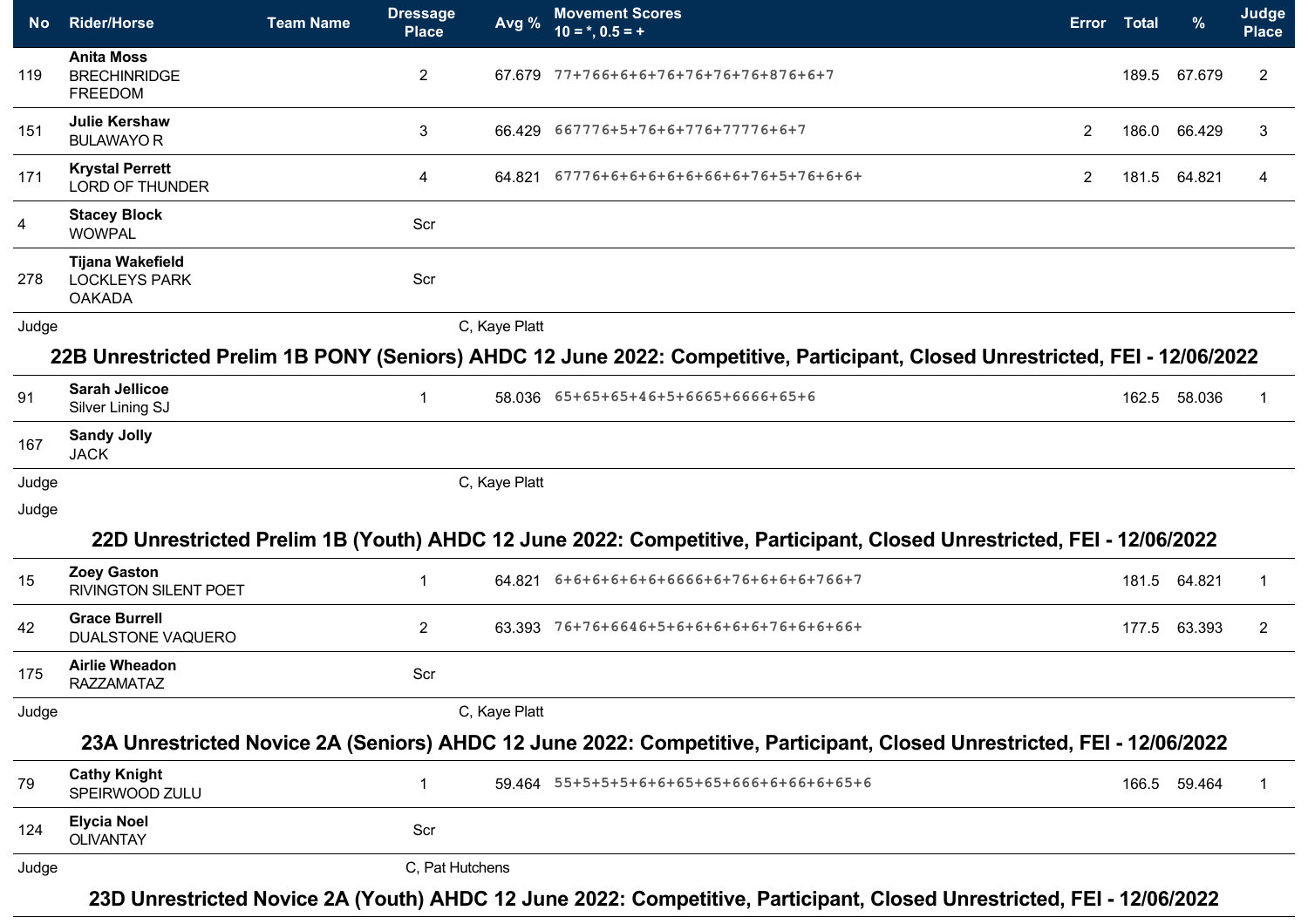| 42    | <b>Grace Burrell</b>                       |                 |        | $\overline{10} = *, 0.5 = +$                                                                                                |                |       | %            | <b>Place</b> |
|-------|--------------------------------------------|-----------------|--------|-----------------------------------------------------------------------------------------------------------------------------|----------------|-------|--------------|--------------|
|       | DUALSTONE VAQUERO                          | $\mathbf 1$     | 64.643 | 76+6+6+66+6+6+66+6+6+6+6+6+6+6+6+66+6+                                                                                      |                | 181.0 | 64.643       | -1           |
| Judge |                                            | C, Pat Hutchens |        |                                                                                                                             |                |       |              |              |
|       |                                            |                 |        | 24A Unrestricted Novice 2B (Seniors) AHDC 12 June 2022: Competitive, Participant, Closed Unrestricted, FEI - 12/06/2022     |                |       |              |              |
| 79    | <b>Cathy Knight</b><br>SPEIRWOOD ZULU      | $\mathbf{1}$    |        | 57.794 6+6666666+6+6+6654+5555556+65+66                                                                                     |                | 196.5 | 57.794       | -1           |
| 124   | <b>Elycia Noel</b><br><b>OLIVANTAY</b>     | Scr             |        |                                                                                                                             |                |       |              |              |
| Judge |                                            | C, Pat Hutchens |        |                                                                                                                             |                |       |              |              |
| Judge |                                            |                 |        |                                                                                                                             |                |       |              |              |
|       |                                            |                 |        | 25A Unrestricted Elementary 3A (Seniors) AHDC 12 June 2022: Competitive, Participant, Closed Unrestricted, FEI - 12/06/2022 |                |       |              |              |
| 14    | <b>Camille Houston</b><br>One Soc Down     | 1               |        | 63.611 76+65+5+6+76766+6+76+676+776+666+6+666+                                                                              |                | 229.0 | 63.611       | -1           |
| 174   | <b>Charlie Germein</b><br><b>RANG RANG</b> | $\overline{2}$  |        | 58.750    6665+5+6666+5+66656666+66665+6+65+6+                                                                              | $\overline{2}$ | 211.5 | 58.750       | 2            |
| 46    | <b>Emma Warcup</b><br><b>DINO</b>          | 3               |        | 54.722   66+676+4446+5465+6+65+455+66+665+656                                                                               |                |       | 197.0 54.722 | 3            |
| Judge |                                            | C. Janene Clark |        |                                                                                                                             |                |       |              |              |
|       |                                            |                 |        | 25D Unrestricted Elementary 3A (Youth) AHDC 12 June 2022: Competitive, Participant, Closed Unrestricted, FEI - 12/06/2022   |                |       |              |              |
| 164   | <b>Tennielle Kerr</b><br><b>GARMAN GZ</b>  | $\mathbf{1}$    |        |                                                                                                                             |                |       | 221.0 61.389 | -1           |
| Judge |                                            | C, Janene Clark |        |                                                                                                                             |                |       |              |              |
|       |                                            |                 |        | 26A Unrestricted Elementary 3B (Seniors) AHDC 12 June 2022: Competitive, Participant, Closed Unrestricted, FEI - 12/06/2022 |                |       |              |              |
| 14    | <b>Camille Houston</b><br>One Soc Down     | $\mathbf 1$     |        | 61.625 6+5+666665+5+7+6+656+86+65+646+66+6+6+6+76+666+                                                                      |                |       | 246.5 61.625 |              |
| Judge |                                            | C, Janene Clark |        |                                                                                                                             |                |       |              |              |
| Judge |                                            | C, Janene Clark |        |                                                                                                                             |                |       |              |              |
|       |                                            |                 |        | 27A Unrestricted Medium 4A (Seniors) AHDC 12 June 2022: Competitive, Participant, Closed Unrestricted, FEI - 12/06/2022     |                |       |              |              |
| 1517  | <b>Mal Maytom</b><br>Sandara               |                 |        | 58.472  6+766+6+6+65566765+5+66446+5+5+5+6+666+                                                                             |                |       | 210.5 58.472 |              |
| Judge |                                            | C, Janene Clark |        |                                                                                                                             |                |       |              |              |
| Judge |                                            | C, Janene Clark |        |                                                                                                                             |                |       |              |              |

**28A Unrestricted Medium 4B (Seniors) AHDC 12 June 2022: Competitive, Participant, Closed Unrestricted, FEI - 12/06/2022**